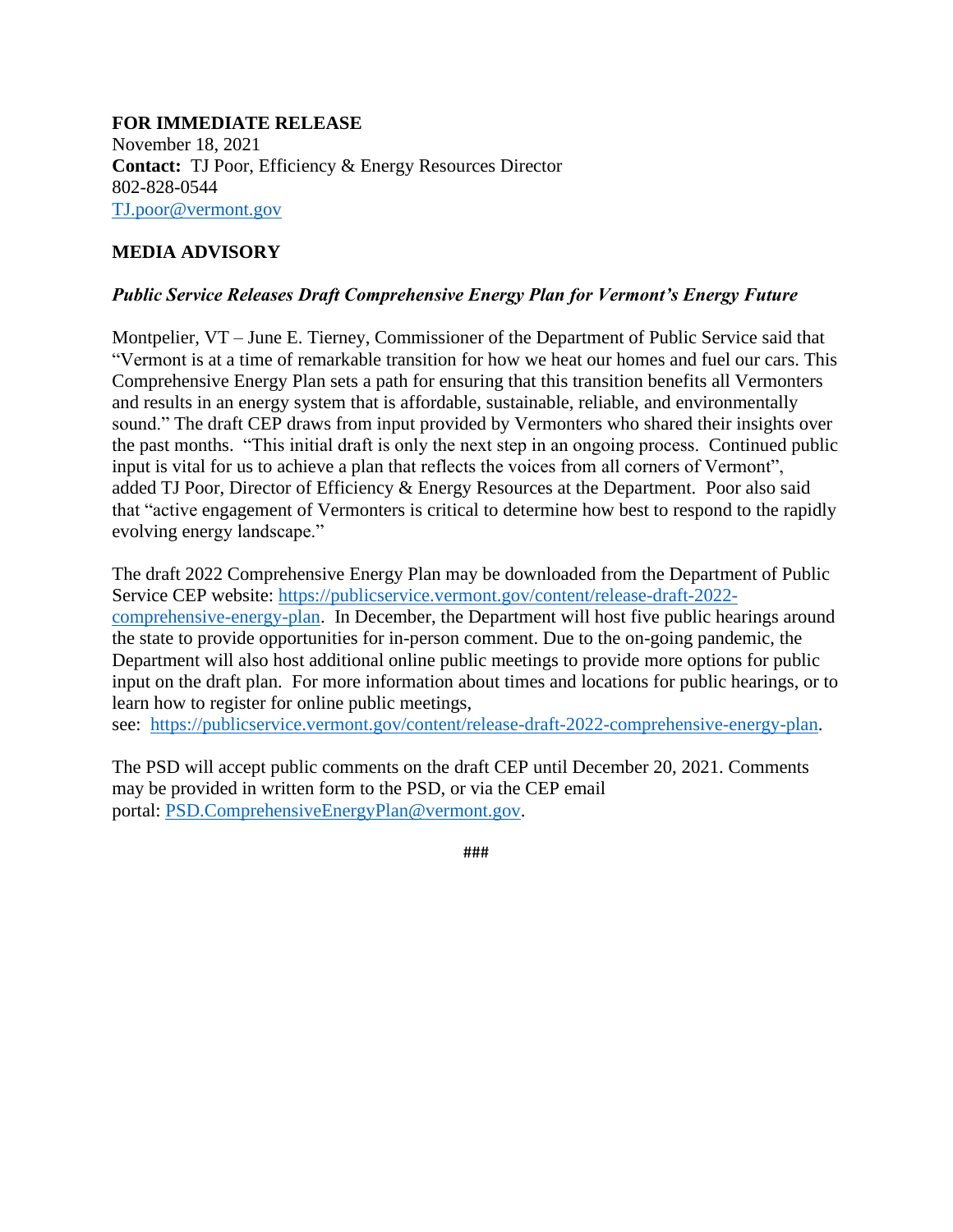## 2022 COMPREHENSIVE ENERGY PLAN (CEP) FACT SHEET

The draft 2022 CEP advances and builds on the high-level goals set in the 2011 and 2016 CEP's: **Meet 25 percent of energy needs from renewable sources by 2025, 45 percent by 2035, and 90 percent by 2050.** The greenhouse gas requirements include 26 percent reduction from 2005 levels by 2025, 40 percent reduction from 1990 levels by 2030, and 80 percent reduction from 1990 levels by 2050.

This Comprehensive Energy Plan balances the Vermont energy policy goals articulated in 30 V.S.A. § 202a of energy adequacy, reliability, security, and affordability, which are all essential for a vibrant, resilient, and robust economy, and for the health and well-being of all Vermonters.  The draft Plan includes the state's 20-Year Electric Plan and meets the statutory requirements of sections 202 and 202b of Title 30 of Vermont law. The draft also includes information responsive to Act 174 with information relevant to regional energy planning activities.

The CEP also recognizes that the current energy system is marked by systemic inequities that disproportionately impact many of Vermont's communities in terms of energy burdens and access to renewable energy opportunities. The draft 2022 CEP goes beyond previous energy plans with a focus on equity and justice. The transition needed to meet renewable energy goals and GHG reduction requirements presents opportunities to root out and redress those inequities.

The draft CEP provides detail on Vermont's pathways, strategies, and recommended actions towards achieving energy and greenhouse reduction goals. This Plan covers the electric sector, but also sets new goals for the energy required to heat buildings and to power transportation:

- In the Electric Sector, meet 100% of energy needs from carbon-free resources by 2032, with at least 75% from renewable energy
- In the Transportation Sector, meet 10% of energy needs from renewable energy by 2025, and 45% by 2040
- In the Thermal Sector, meet 30% of energy needs from renewable energy by 2025, and 70% by 2042

This CEP update focuses on strategies and options for reducing demand and converting remaining thermal and transportation loads to highly efficient electric technologies, such as heat pumps and electric vehicles. It contains strategies that can facilitate the electric system meeting these increased demands in a manner that encourages increased electrification while ensuring that Vermonters can continue to pay their electric bills. The CEP continues to maintain a role for renewable fuels to lower the carbon content of hard-to-electrify energy service needs.

The draft plan is the product of a year-long process that draws on input from Vermonters and numerous State agencies. The Department will continue to provide numerous opportunities for Vermonters to engage in conversations about Vermont's energy future.